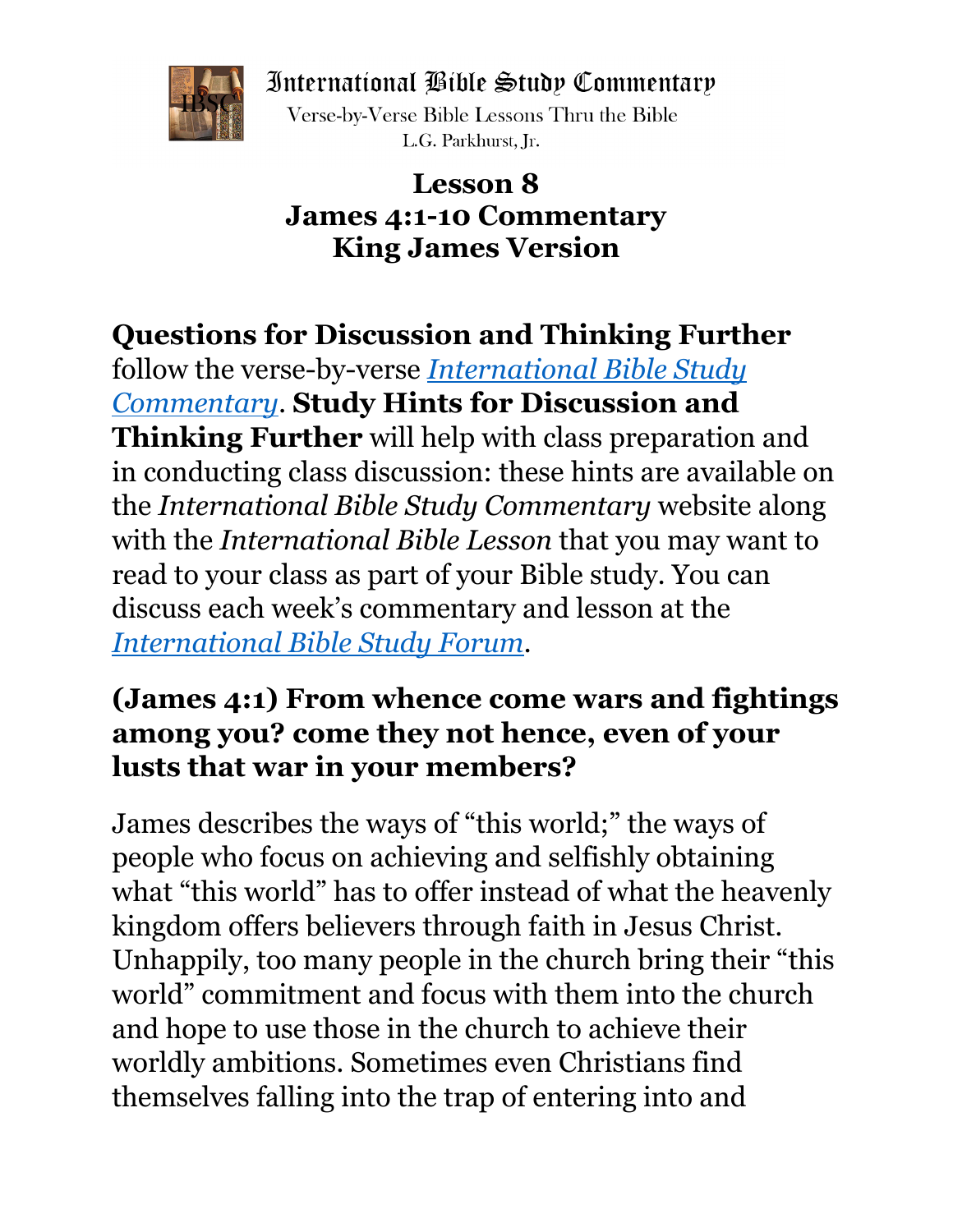remaining in conflicts and disputes which cannot be resolved until one person or another ends the cravings that are at war within them and finds by the grace of God the peace that only true fellowship with Jesus can give. Those who refuse to follow Jesus Christ as Savior and Lord remain slaves of sin and selfishness separated from God. Their evil desires and passions rule them and bring conflict into their lives that cause quarrels and fights with others and bring disruption into the church. Therefore, Christians must seek to avoid these conflicts, pray for the wisdom from above, live peaceably, and show that their works are done with gentleness born of wisdom (see James 3:17, 13).

## **(James 4:2) Ye lust, and have not: ye kill, and desire to have, and cannot obtain: ye fight and war, yet ye have not, because ye ask not.**

James recognized that new Christians must learn how to live and do good works that are Christ-like, rather than bring into the church their former evil desires and practices. Yes, there are hypocrites in the church, but most of these so-called "hypocrites" are those who are trying to become more like Jesus Christ as the Holy Spirit enables them according to the Scriptures. In most cases, those in the church who are still in love with the practices and possessions of "this world" desire what no one should practice or possess; therefore, they may murder someone or cheat or tell lies or try to assassinate someone's character to get what they want. Some come into the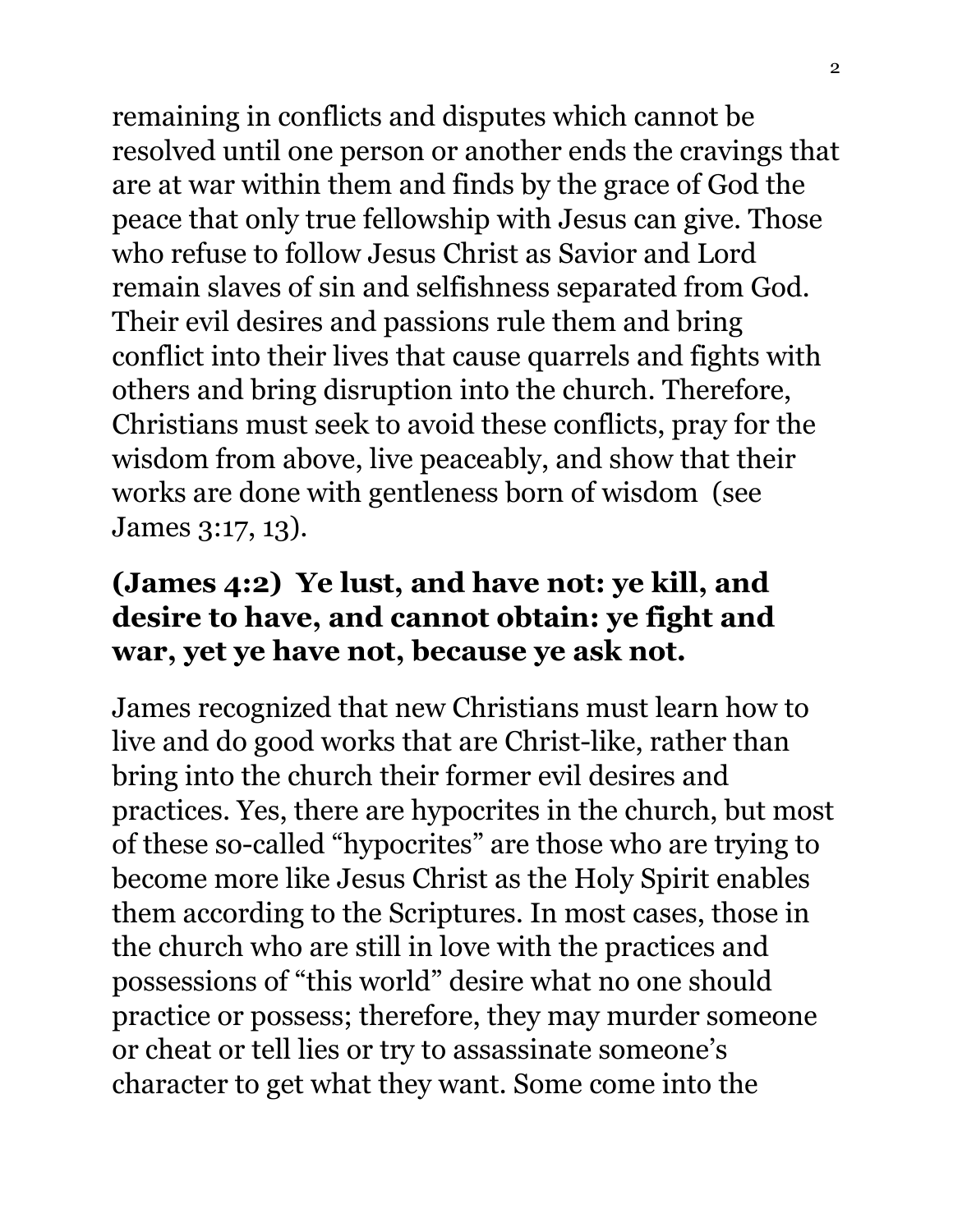church to use the church to get what they do not have. Some covet what another possesses, because there is no person or no other "thing" like the one they want. They will try anything to get what they want. What they want may be "legal," but immoral, which can bring about disputes and conflicts among those in the church. The worldly-minded in the church do not ask another or ask God to give them what they want—perhaps knowing that neither the church nor God would approve of what they desire or give it to them. Those who do not ask have reasons for not asking; deep inside they know that God will not grant immoral and selfish requests.

### **(James 4:3) Ye ask, and receive not, because ye ask amiss, that ye may consume it upon your lusts.**

In Luke 11:9-13, Jesus taught about prayer, saying "So I say to you, Ask, and it will be given you; search, and you will find; knock, and the door will be opened for you. For everyone who asks receives, and everyone who searches finds, and for everyone who knocks, the door will be opened. Is there anyone among you who, if your child asks for a fish, will give a snake instead of a fish? Or if the child asks for an egg, will give a scorpion? If you then, who are evil, know how to give good gifts to your children, how much more will the heavenly Father give the Holy Spirit to those who ask him!" If you seek God, a stronger faith in Jesus Christ, or the wisdom from above, God will answer your prayers for these good gifts and give them to you.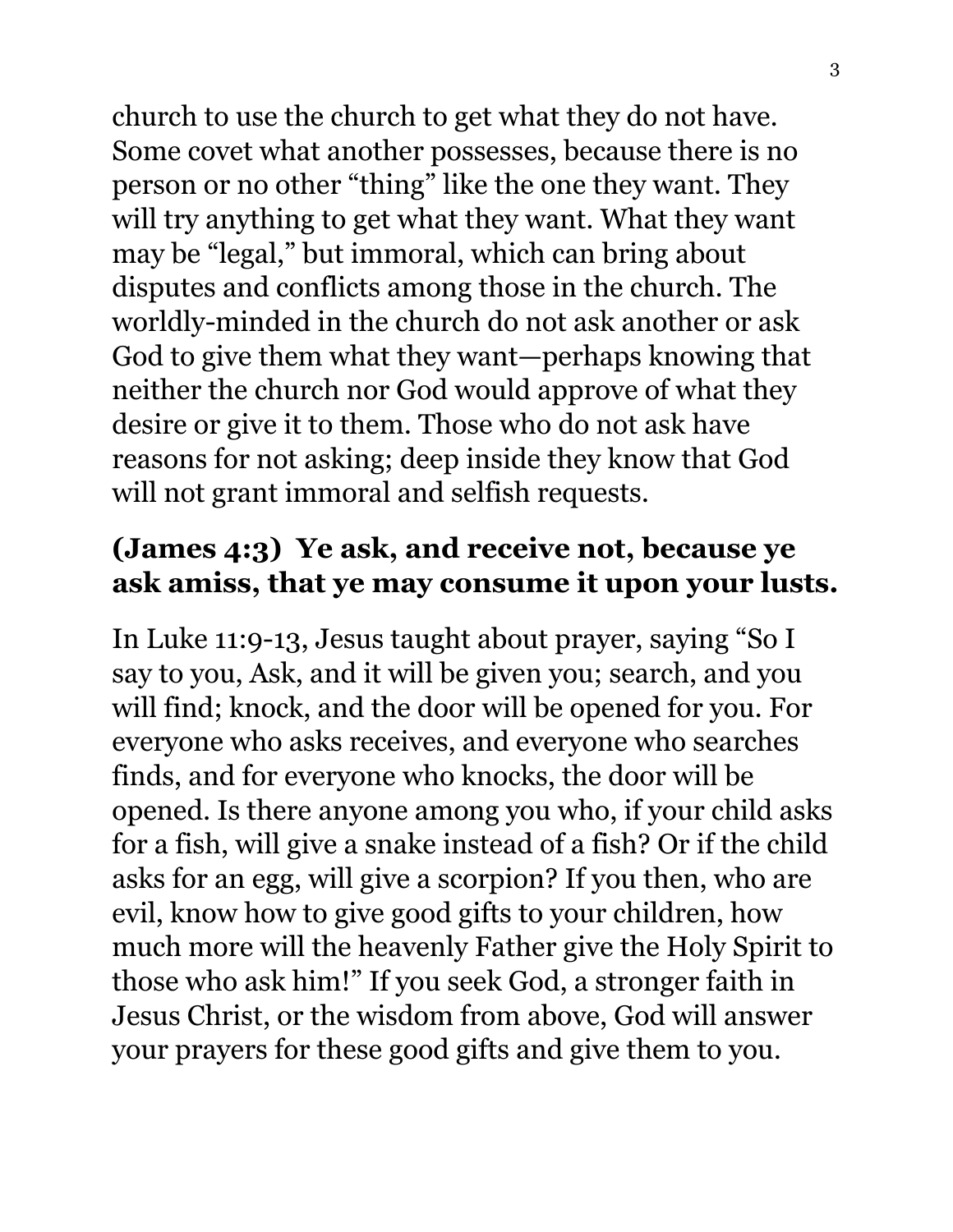God gives good gifts and only good gifts. If your passions, emotions, and selfish desires rule you instead of love for God and others, and you ask God for something that is bad, God knows that giving you what is bad would harm you and others; so, you will not receive what you want from God. For example, if you ask for a snake when you should be asking for your daily bread, a merciful God will not harm you by giving you a snake or something immoral. However, in answer to your prayer, God may discipline you with love and mercy to teach you the lessons God knows you must learn.

## **(James 4:4) Ye adulterers and adulteresses, know ye not that the friendship of the world is enmity with God? whosoever therefore will be a friend of the world is the enemy of God.**

James described the effect when one or more people in the church are not obeying the commandments of Jesus: they do not love God and others in word and deed as Jesus taught and exemplified. In John 14:15, Jesus said, "If you love me, you will keep my commandments." They are not growing in grace; therefore, neither they nor those around them can enjoy peace with them. They become more adulterous spiritually—they may commit adultery physically—even in the church. Instead of loving God and others as God has commanded, they love the things of this world and themselves supremely. When they make friendship with "this world," to enjoy their immoral cravings, they become enemies of God. For example, Jesus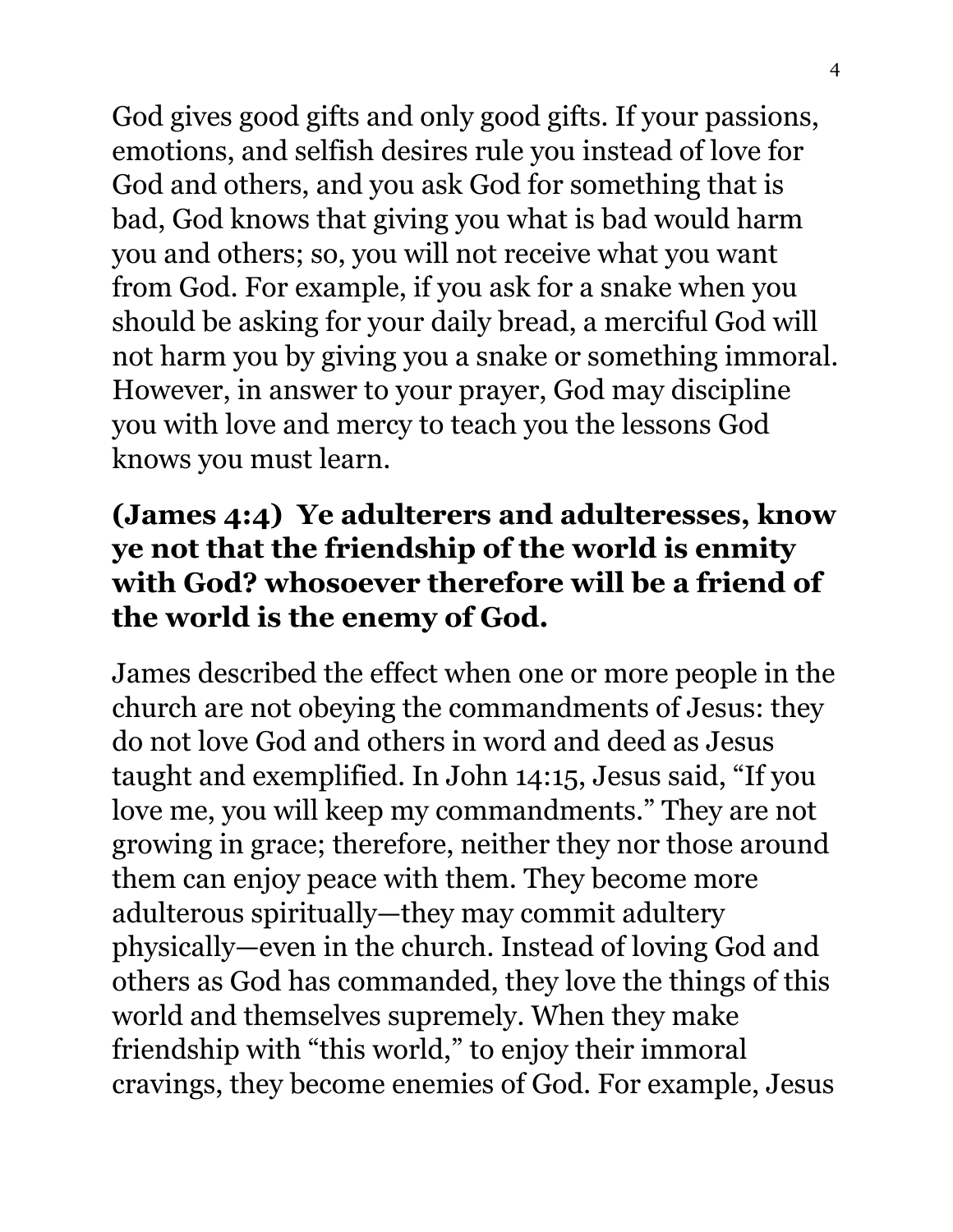said we cannot love both God and money. If we love ourselves, money, or anything else more than we love God, we will eventually hate God. In Matthew 6:24, Jesus preached, "No one can serve two masters; for a slave will either hate the one and love the other, or be devoted to the one and despise the other. You cannot serve God and wealth." James also put the matter starkly to those inside and outside the church: if you want to be a friend of this world, then you have enmity (hatred, animosity, hostility, and antagonism) toward God. By your choices, you have declared yourself an enemy of God! As an enemy of God, "You ask and do not receive, because you ask wrongly, in order to spend what you get on your pleasures" (James 4:3).

#### **(James 4:5) Do ye think that the scripture saith in vain, The spirit that dwelleth in us lusteth to envy?**

God made our human spirits to indwell our physical bodies: "the spirit that he has made." As believers in Jesus Christ, God sends His Holy Spirit into us to have communion, fellowship, and friendship with us through our spirits. When we prefer friendship and fellowship with the world, so our passions can be satiated by the things and people of this world, we offend God, Jesus Christ, and the Holy Spirit. We are refusing to let the Word of God dwell in us richly and the Spirit of God to help us change and transform our lives into the image of Christ. Though James' words do not quote exactly a verse from the Old Testament, they do express the spirit and overall teaching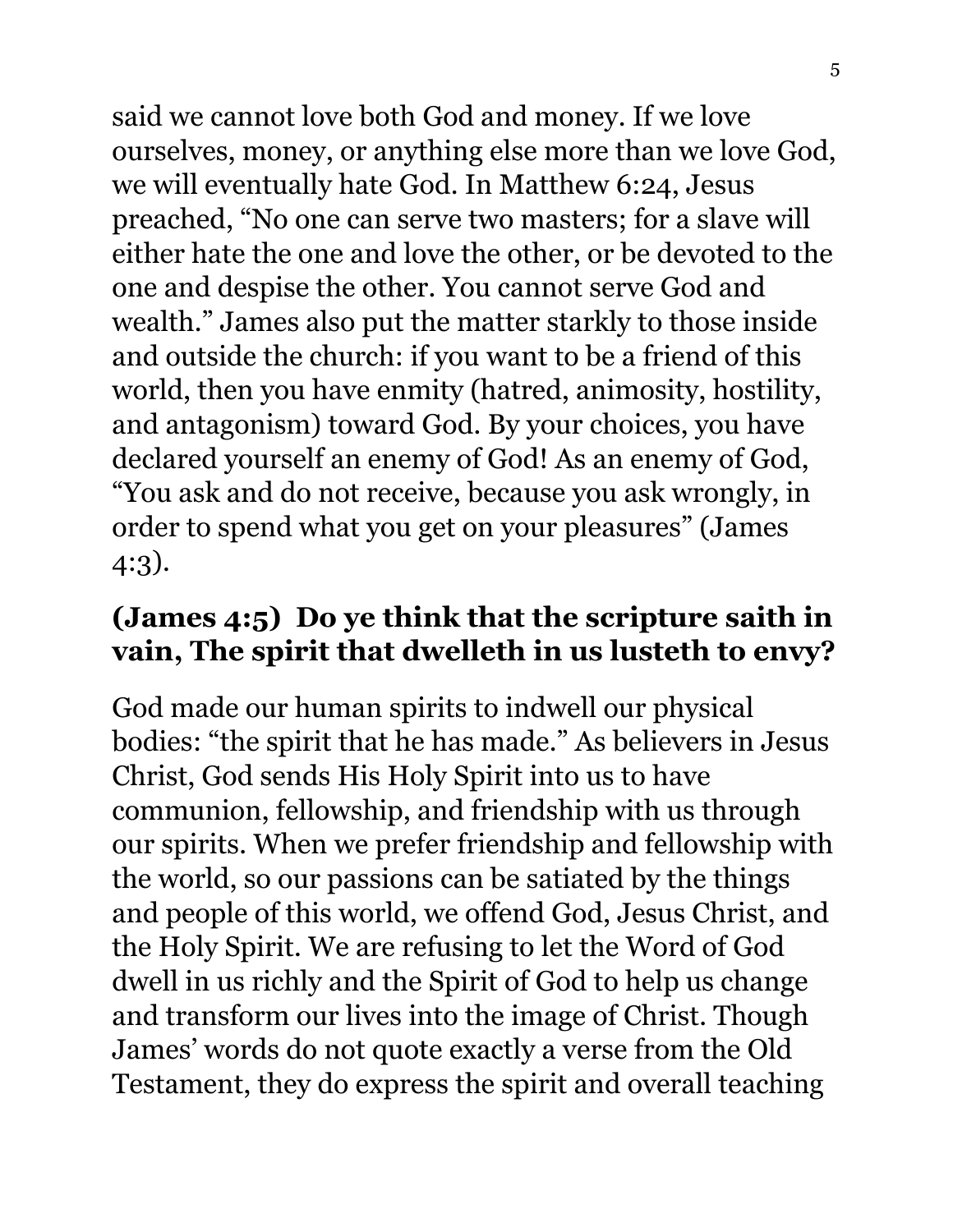of the Old Testament. God made our spirits to dwell in us and God yearns for our spirits "the spirit that he has made" to have a right relationship with His Holy Spirit, which is possible by grace through faith in Jesus Christ that leads us into a loving relationship between God and every follower of Jesus. In the best sense, God is "jealous" when a believer in Jesus tries to be friends with the world and becomes an enemy of God.

## **(James 4:6) But he giveth more grace. Wherefore he saith, God resisteth the proud, but giveth grace unto the humble.**

If we find ourselves following our desires, passions, and emotions (our flesh) as James described, the promise from Scripture is "God gives more grace," but the condition to receive more grace involves expressing true humility before God and praying for God to give us more grace—His loving power—to overcome all our temptations. We must bow before the Lord God morally and spiritually, confess our sins to God, repent (turn from) all our sins, turn to Jesus, and ask Jesus for His power to live as His friend and in friendship with all heaven; then, Jesus will give us more grace to overcome our temptations from the world, the flesh, and the devil. If we become proud, thinking we are so special that our sins will not offend or separate us from God, God will oppose or resist us and not give us what we ask if we pray. If a follower of Jesus becomes proud, God's grace—His loving power and undeserved favor—may bring about the discipline someone needs to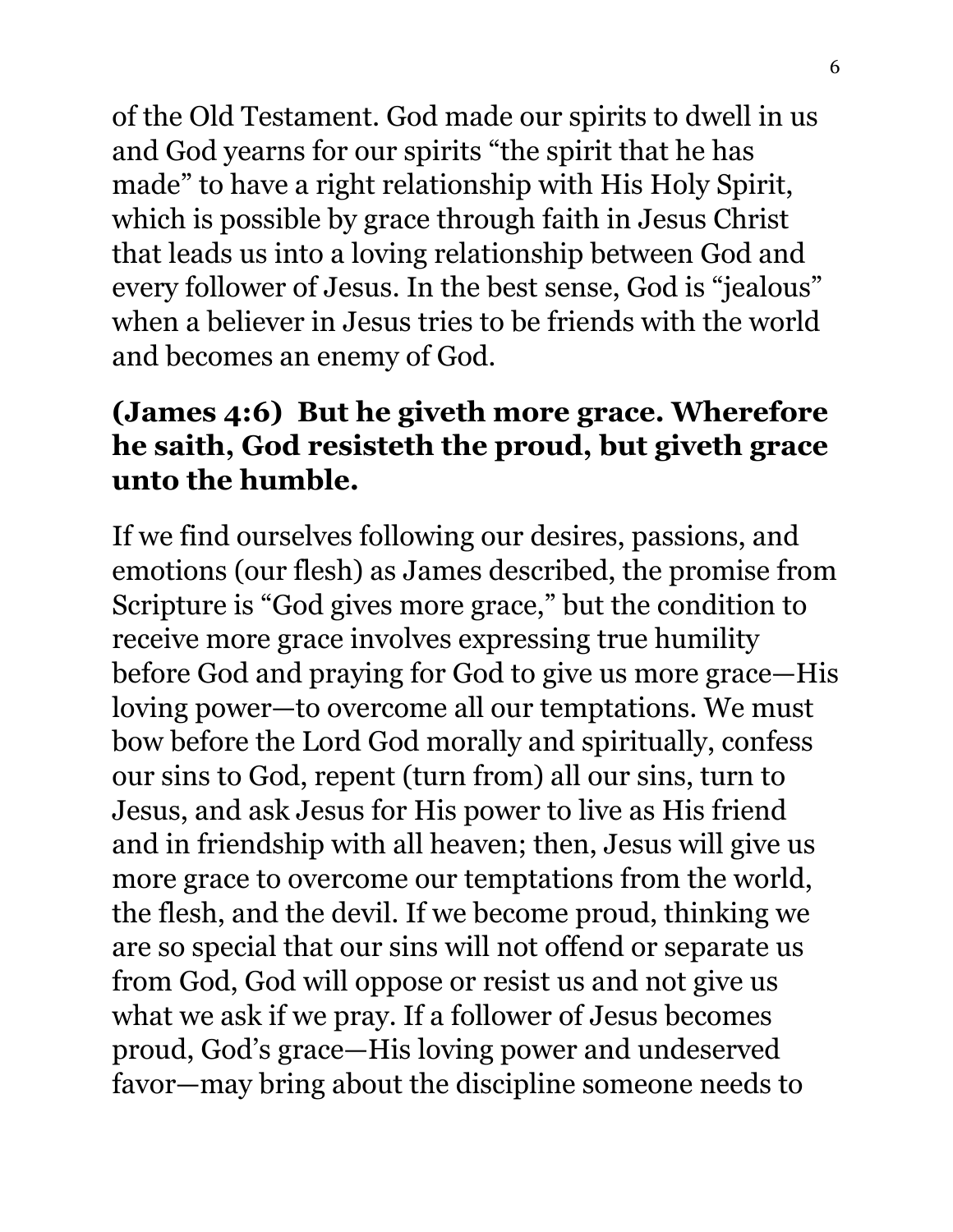return to following Jesus and His commandments.

#### **(James 4:7) Submit yourselves therefore to God. Resist the devil, and he will flee from you.**

Even in the church, some people can be so in love with "this world" and themselves that they become enemies of God and fight with God and His people. The solution to their sinful way of living is for them to submit to God, bow down before God, and give their heart to God in total allegiance to serve God in Christ supremely. Without first submitting yourself to God, without first choosing and praying to know the will of God, so you can do the will of God with the help of God, you cannot resist and overcome the devil. If you are a follower of Jesus Christ, when you pray the Holy Spirit helps you pray and resist the devil and all its temptations.

In Romans 8:26-27, Paul wrote, "Likewise the Spirit helps us in our weakness; for we do not know how to pray as we ought, but that very Spirit intercedes with sighs too deep for words. And God, who searches the heart, knows what is the mind of the Spirit, because the Spirit intercedes for the saints according to the will of God." As we pray and resist the devil with the help and intercession of the Holy Spirit, our war will turn *from* warring against God *to* warring against the devil and our own sinful passions. To resist the devil involves putting on the full armor of God; then, the devil will flee from us; thereby, we will have peace with God and peace within ourselves and peace with others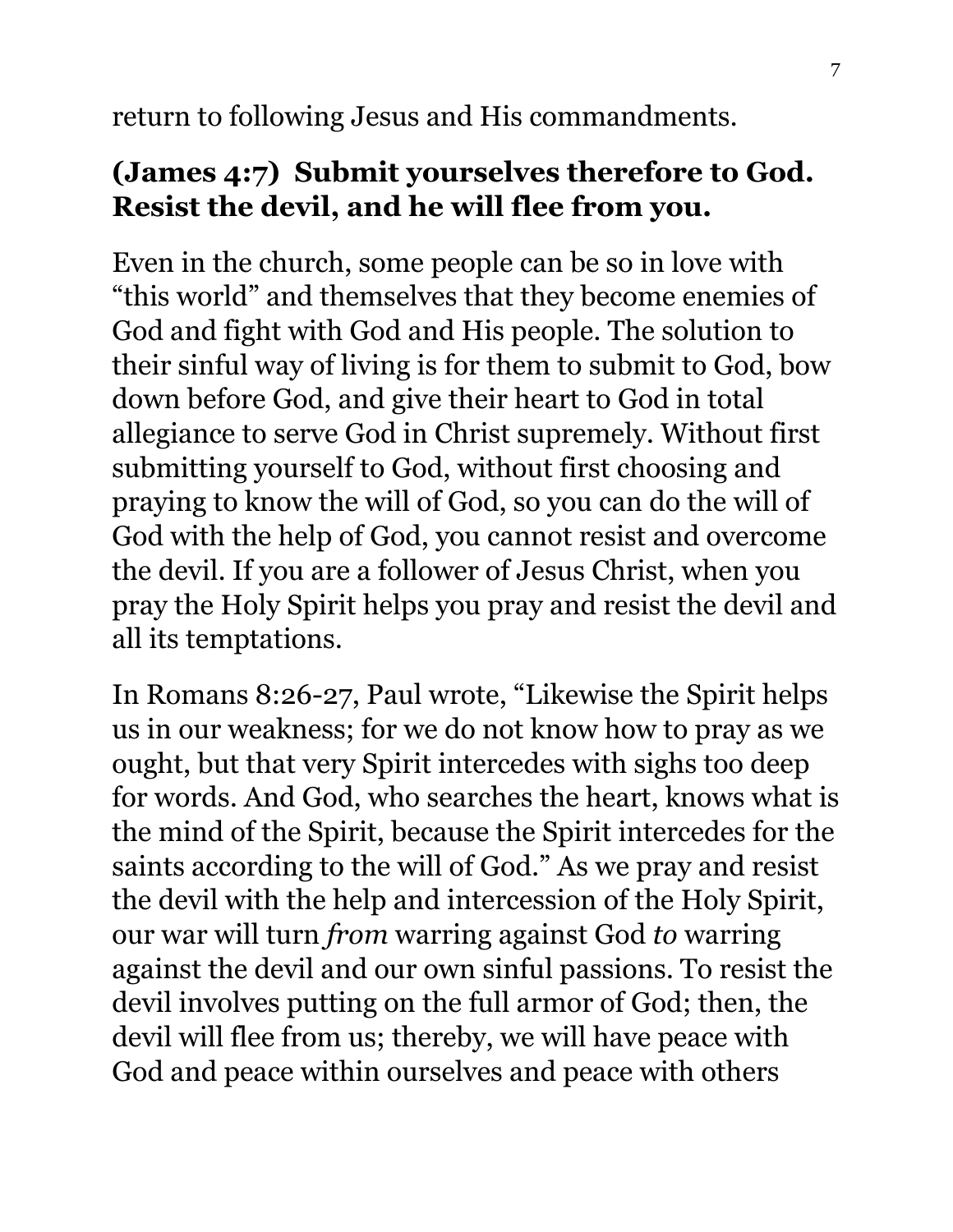insofar as that peace rests with us.

Practice what Paul wrote in Ephesians 6:10-18, "Finally, be strong in the Lord and in the strength of his power. Put on the whole armor of God, so that you may be able to stand against the wiles of the devil. For our struggle is not against enemies of blood and flesh, but against the rulers, against the authorities, against the cosmic powers of this present darkness, against the spiritual forces of evil in the heavenly places. Therefore take up the whole armor of God, so that you may be able to withstand on that evil day, and having done everything, to stand firm. Stand therefore, and fasten the belt of truth around your waist, and put on the breastplate of righteousness. As shoes for your feet put on whatever will make you ready to proclaim the gospel of peace. With all of these, take the shield of faith, with which you will be able to quench all the flaming arrows of the evil one. Take the helmet of salvation, and the sword of the Spirit, which is the word of God. Pray in the Spirit at all times in every prayer and supplication. To that end keep alert and always persevere in supplication for all the saints."

Think of these truths and practice them, for they will enable you to always live as a friend and child of God in the power of the Holy Spirit. They will help you resist the devil, who will flee from you.

## **(James 4:8) Draw nigh to God, and he will draw nigh to you. Cleanse your hands, ye sinners; and**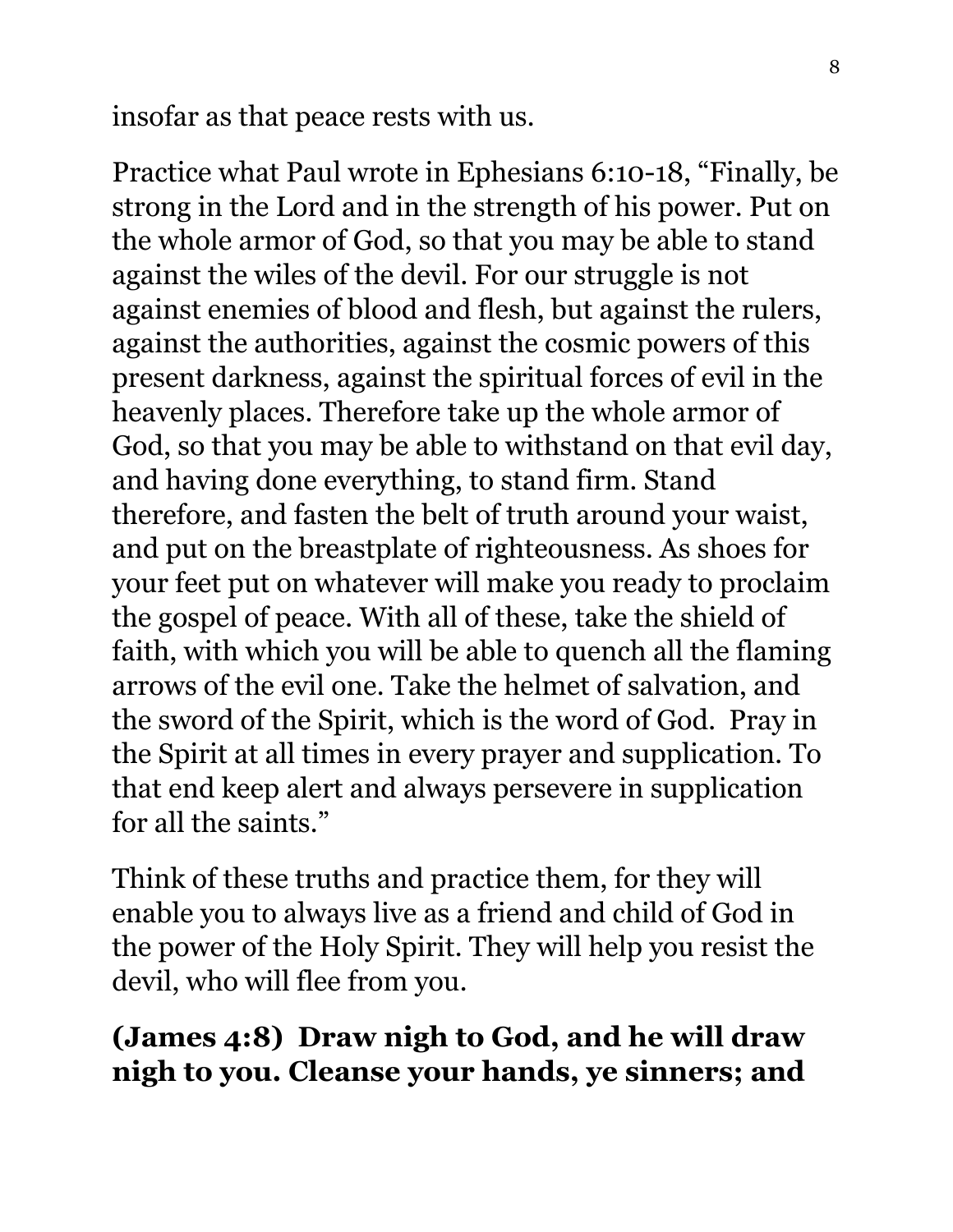#### **purify your hearts, ye double minded.**

Having submitted ourselves once and for all to God in Jesus Christ, we may need to resubmit ourselves to God repeatedly and more deeply when tempted to follow our passions once again. Having submitted ourselves to God, our daily practice and often our moment-by-moment practice will become drawing near to God and God's drawing near to us as our Lord, Savior, and Friend. Whether we "feel" God is near or not, God is near because He has promised to draw near to those who draw near to Him. Our thought life often extends to our outward life; we may misuse our hands, our tongues, or other parts of our bodies to sin, so we must resolve to obey the Lord and turn from all temptations to sin. Having tried to love the world and love the Lord simultaneously (thus being doubleminded), we must commit our hearts, our minds, and our wills to love God supremely, and to wisely love others as the Lord commanded—thus becoming single-minded. We can pray daily for the Holy Spirit to help us live loyal to God, and if we do so the Holy Spirit will help us. We can pray for the Holy Spirit to purify our hearts and thoughts, and He will do so. As we study the Bible each day, we will be reminded of many promises; such as, 1 John 1:6-7, "If we say that we have fellowship with him while we are walking in darkness, we lie and do not do what is true; but if we walk in the light as he himself is in the light, we have fellowship with one another, and the blood of Jesus his Son cleanses us from all sin." The Holy Spirit will work with us if we truly want to purify our hearts, for the Holy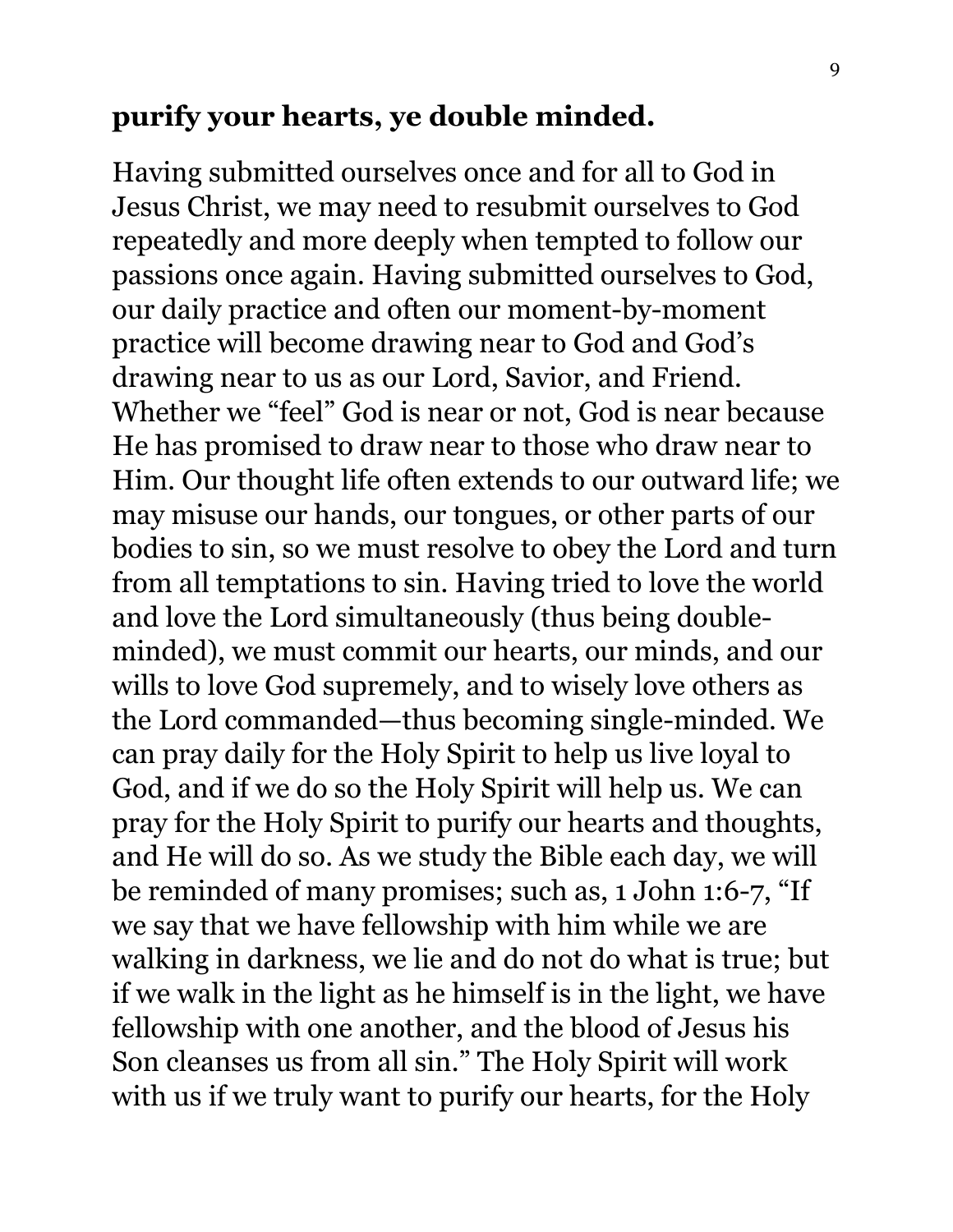Spirit will always help us obey God.

## **(James 4:9) Be afflicted, and mourn, and weep: let your laughter be turned to mourning, and your joy to heaviness.**

James does not give people a mechanical formula to follow to be right with God. Repentance is not simply saying to God that we are sorry we have hurt His feelings. Rather, when we truly understand that we have been active enemies of God and at war against our holy, loving, just, merciful, and gracious God, we are inwardly prompted to feel wretched, mourn, and weep—we truly grieve and feel ashamed. Previously, our laughter and joy had been from the pleasures we derived as we satisfied our passions and desires in "this world," but at some point, by the grace of God and the influence of our loving Savior Jesus Christ, we turned to God in Christ for salvation from satisfying the passions that brought God and us so much grief. When Jesus saves us, we begin walking in holiness, truth, and love, and we cease being friends with the world, the flesh, and the devil.

#### **(James 4:10) Humble yourselves in the sight of the Lord, and he shall lift you up.**

The world's way of thinking involves self-seeking and desiring "this world's" honors. The world's way is to be of the world and exalted in the world by the world. As Christians, we turn from selfishness and self-seeking to living humbly before our God in fellowship with Jesus